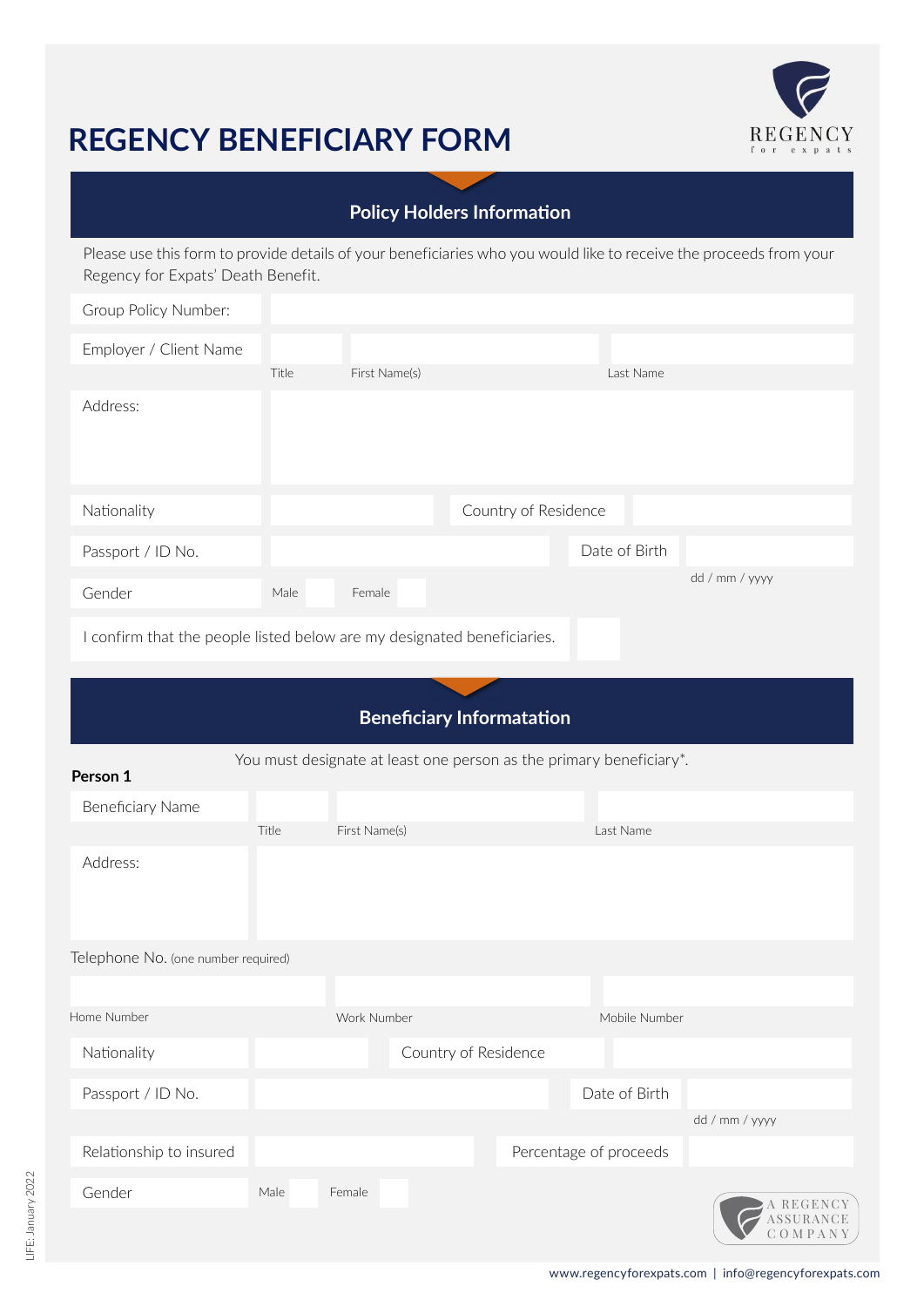# **Beneficiary Informatation**

| Person 2                            |       |               |                      |                        |                |
|-------------------------------------|-------|---------------|----------------------|------------------------|----------------|
| Beneficiary Name                    |       |               |                      |                        |                |
|                                     | Title | First Name(s) |                      | Last Name              |                |
| Address:                            |       |               |                      |                        |                |
| Telephone No. (one number required) |       |               |                      |                        |                |
|                                     |       |               |                      |                        |                |
| Home Number                         |       | Work Number   |                      | Mobile Number          |                |
| Nationality                         |       |               | Country of Residence |                        |                |
| Passport / ID No.                   |       |               |                      | Date of Birth          |                |
|                                     |       |               |                      |                        | dd / mm / yyyy |
| Relationship to insured             |       |               |                      | Percentage of proceeds |                |
| Gender                              | Male  | Female        |                      |                        |                |

#### **Person 3**

| Beneficiary Name                    |       |               |                      |                        |               |                |  |
|-------------------------------------|-------|---------------|----------------------|------------------------|---------------|----------------|--|
|                                     | Title | First Name(s) |                      | Last Name              |               |                |  |
| Address:                            |       |               |                      |                        |               |                |  |
| Telephone No. (one number required) |       |               |                      |                        |               |                |  |
|                                     |       |               |                      |                        |               |                |  |
| Home Number                         |       | Work Number   |                      |                        | Mobile Number |                |  |
| Nationality                         |       |               | Country of Residence |                        |               |                |  |
| Passport / ID No.                   |       |               |                      | Date of Birth          |               |                |  |
|                                     |       |               |                      |                        |               | dd / mm / yyyy |  |
| Relationship to insured             |       |               |                      | Percentage of proceeds |               |                |  |
| Gender                              | Male  | Female        |                      |                        |               |                |  |